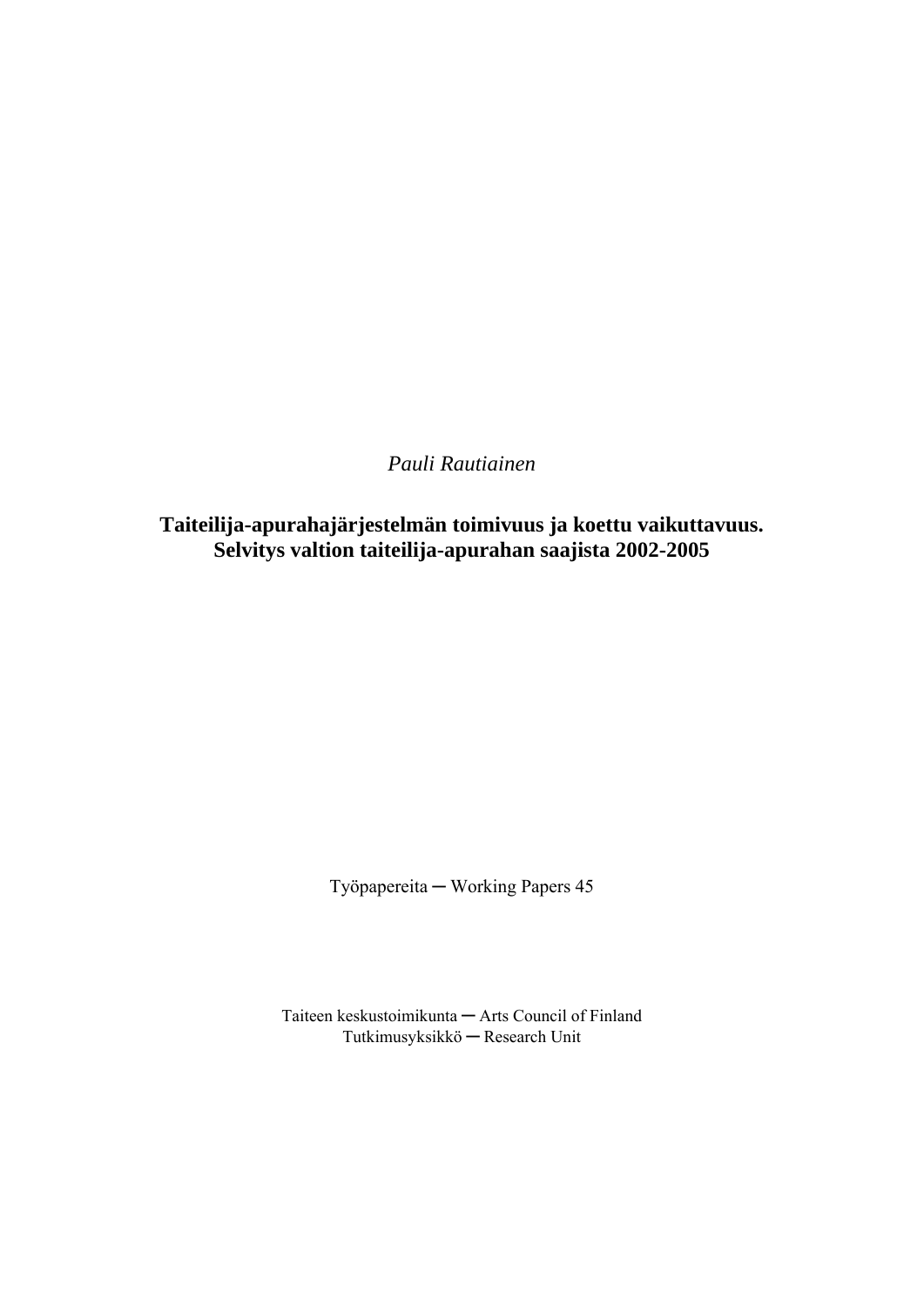© Pauli Rautiainen ja Taiteen keskustoimikunta

ISBN 952-5253-61-9 ISSN 0788-5318

Taiteen keskustoimikunta Helsinki 2006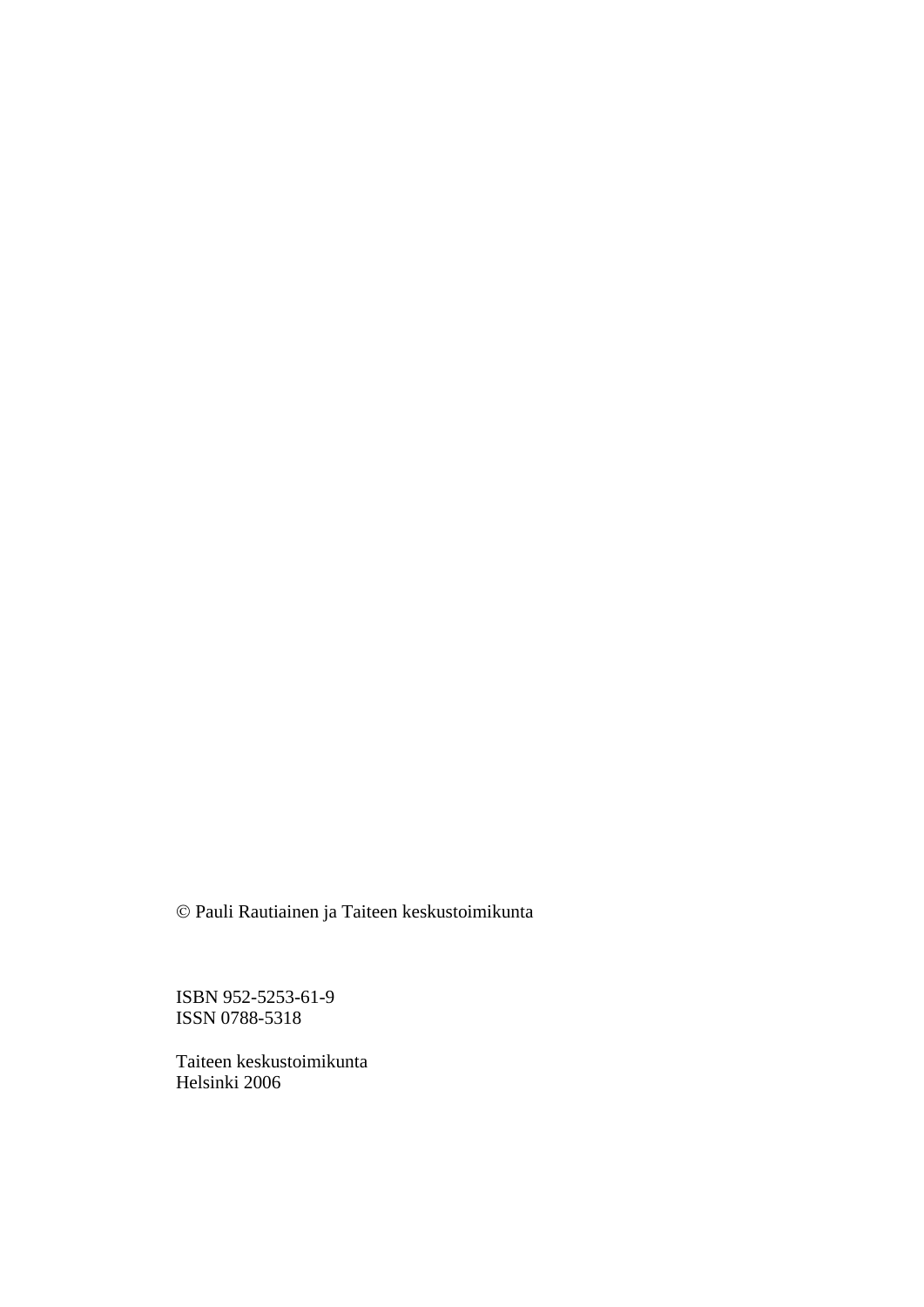#### **ENGLISH SUMMARY**

Working papers Publication no. 45 Research unit of the Arts Council of Finland Helsinki 2006

#### **Pauli Rautiainen:**

# **ARTISTS' GRANTS IN ACTION: FUNCTIONS OF THE STATE WORKING GRANT SYSTEM**

### **BACKGROUND TO THE STUDY**

In Finland, direct state support for individual artists plays a major role in their situation. The current schemes of artists' support were established in the 1960s when the Promotion of the Arts Act and the Artists' Grants Act were adopted. The Promotion of the Arts Act established the Arts Council of Finland along with the national art form councils. They work as an arm's length body allocating state support to artists. The Artists Grants Act established the support schemes of working grants, project grants and artists' professorships.

Working grants for artists are the most important form of support in terms of both finance and prestige. They are awarded for periods ranging from six months to five years. Some 500 artists representing all fields of art receive working grants annually. The annual sum granted is the same for all recipients ( $\epsilon$ 14 782 in 2005). The applicant's social and economic situation is not considered in the decisionmaking process . The basic criterion for distributing state support for artists is purely artistic quality. According to the artists' grants legistlation, working grants for periods of three years or longer must be awarded primarily "to artists who have already proved their creative capability" and at least 30 grant years have to be reserved for "young artists and artists at the beginning of their careers". In addition, language and regional aspects must also be considered in the distribution of grants.

The Finnish social security system is largely based on statutory payments remitted by employers, and the amount allotted to the recipients depends on their income.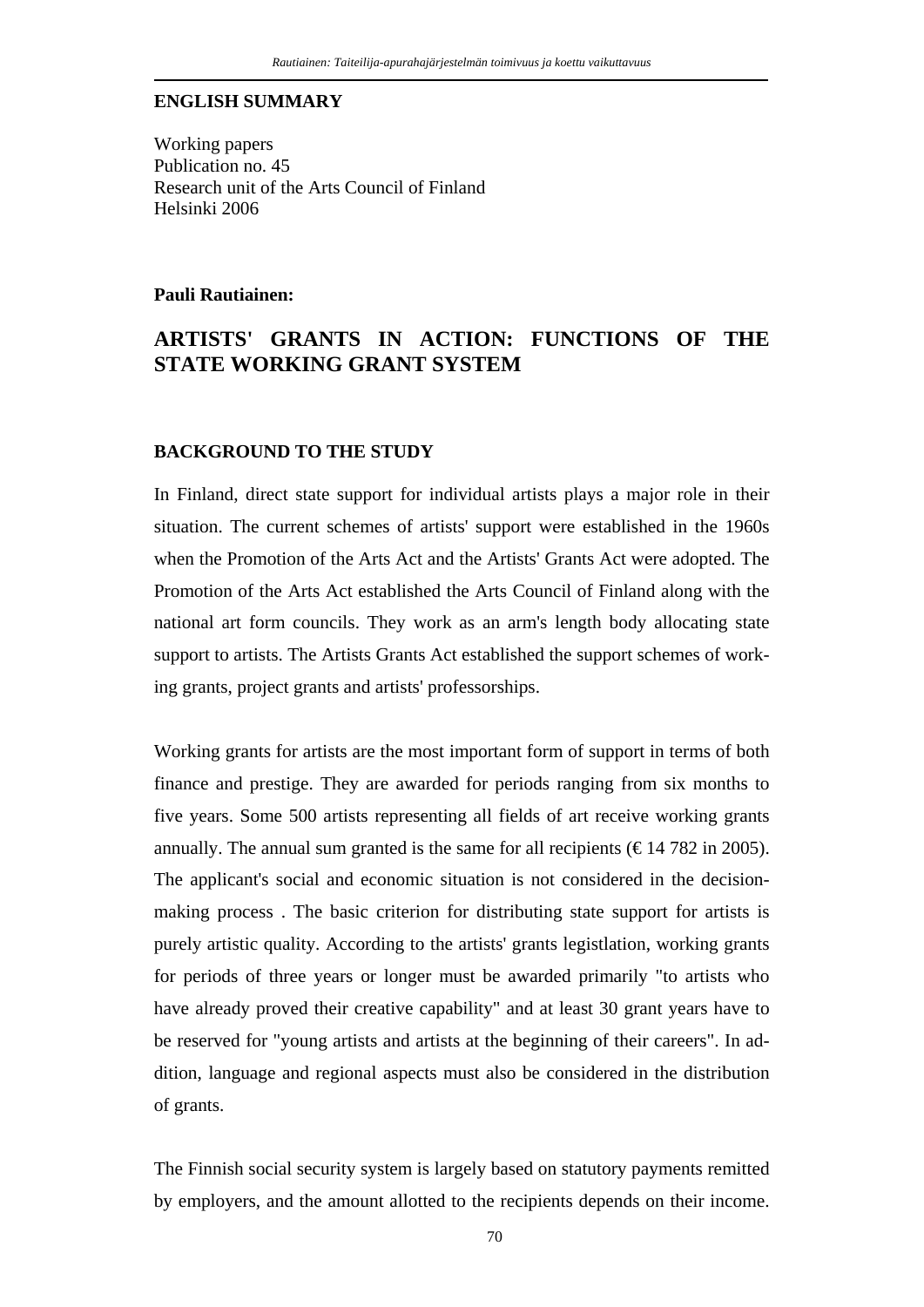In Finland all state grants for artists are tax-free income. This causes several severe problems, because tax-free income does not combine well with the earning based social security system. Except for the system of extraordinary artist pensions, there are no special legal arrangements for artists as such. Several governmental committees (such as the Taisto I committee, Taisto II committee, Taisto II follow-up committee and the working group on the social security of scholarship recipients) have been appointed to examine these problems. They have proposed, for example, that mandatory pensions insurance should be established for state grant recipients and that the annual income that the pension insurance is based on could be used as the grounds for calculating the amount of benefits according to the Health Insurance Act.

#### **AIM, DATA AND METHODS**

This study looks at the functionality and effectiveness of the state's working grant system. The study has two parts. The first part contains statistical analyses of all artists who obtained a working grant between the years 2002 and 2005 (in total 1003 artists). The data has been obtained from the joint grantregister of the Arts Council of Finland and the Ministry of Education (Harava-register). The second part contains the results of the survey based on recipients' assessments of both the financial and artistic impact of working grants. The study population of the survey consisted of artists whose working grant period began in 2002 or later, and ended before 2006. A questionnaire was sent to a total of 584 working grant recipients and the response rate was 93 per cent.

#### **RECIPIENTS OF STATE WORKING GRANTS 2002-2005**

In total 1,003 artists obtained working grants between the years 2002 and 2005. Table 1 shows that 56 per cent were male and 44 per cent female. It also shows that 91 per cent spoke Finnish as their mother tongue, 7 per cent Swedish and 2 per cent other languages. As much as 61 per cent lived in the Helsinki metropolitan area and as much as 41 per cent had received a working grant only once during their career. Figure 1 shows the recipients of the state working grants in 2002-2005 by the field of art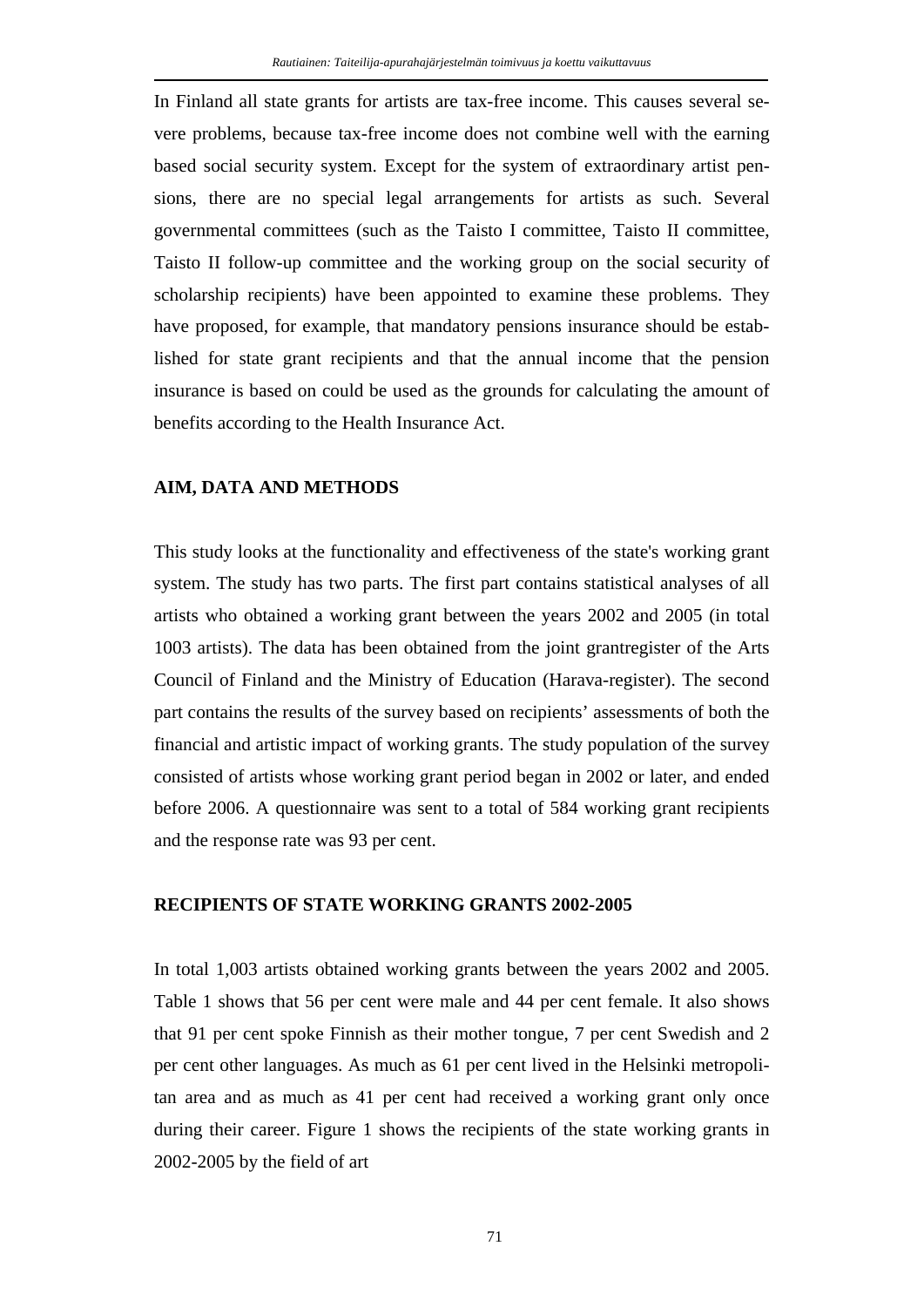|                                         | Working grant recipients | All artists $\overline{91}$ |
|-----------------------------------------|--------------------------|-----------------------------|
| Women $(\%)$                            | 44 %                     | 44 %                        |
| Finnish as mother tongue (%)            | 91 %                     | 91 %                        |
| Lives in Helsinki metropolitan area (%) | 61 %                     | 49 %                        |
| Average age (years)                     | 41 years                 | 46 years                    |

**TABLE 1** Comparison of *recipients of the state's working grant 2002-2005 and all artists, %* 

#### **FIGURE 1** *Recipients of the state working grants in 2002-2005 by the field of art*



On the average, artists who had obtained working grants between 2002 and 2005 had obtained in total (accumulation) about 4 years of working grants during their career. The dispersion, however, was wide. During their career one third of the artists had obtained grants totaling one year, while one fourth had obtained grants totalling over five years. One artist had obtained working grants consecutively from 1971 to 2004, a total of 33 years. A short accumulation of working grants was typical for artists representing theatre and architecture, fields in which more than 60 per cent of the working grant recipients had obtained grants totalling one year or less. A long accumulation of working grants was typical for artists repre-

 $\overline{a}$ 

<span id="page-4-0"></span><sup>&</sup>lt;sup>91</sup> Data concerning all artists is taken from the publication: Rensujeff, Kaija 2003: Taiteilijan asema - raportti työstä ja tulonmuodostuksesta eri taiteenaloilla. Taiteen keskustoimikunnan julkaisuja n:o 27 (Rensujeff, Kaija 2003: The status of the Artist in Finland - Report on Employment and Income Formation in Different Fields of Art). The publication contains an English summary.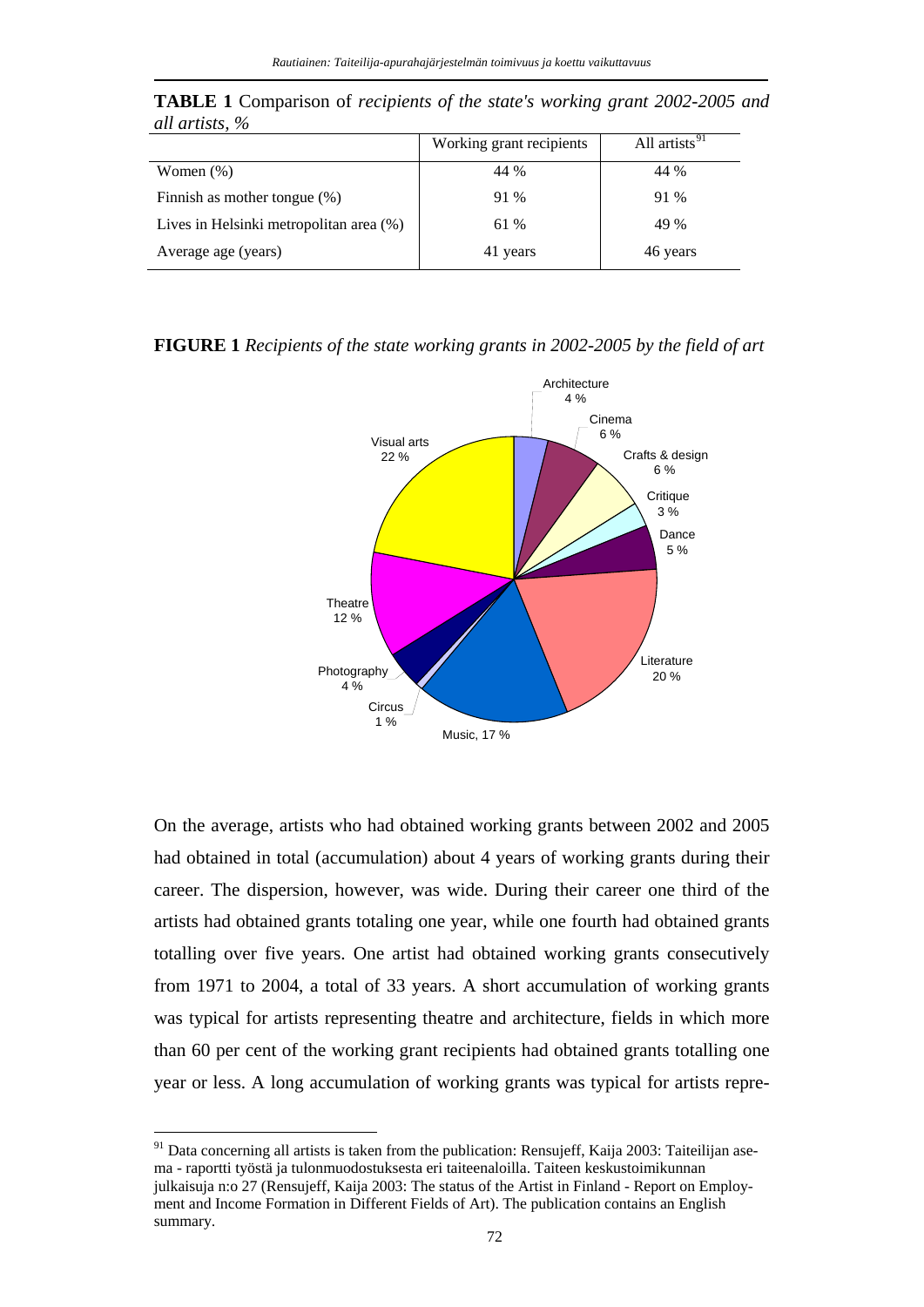senting literature and visual arts, and for male artists representing photography. Over 40 per cent of these groups had obtained working grants of over five years.

On average, the artists had received their first working grant at the age of 36 (mean 36 years 9 months, median 36 years). The dispersion was considerable. The youngest first-time working grant recipient was 20 years old and the oldest was 67 years old. Figure 2 shows the dispersion. Previous studies have shown that artists obtain grants at a yonger age from private foundations than from the state. It also seems that they receive state grants other than working grants (i.e. project grants) at a younger age. Figure 3 shows that it is more common to receive the first working grant before the age of 30 in the fields of dance, music and photography than in the other fields of art.







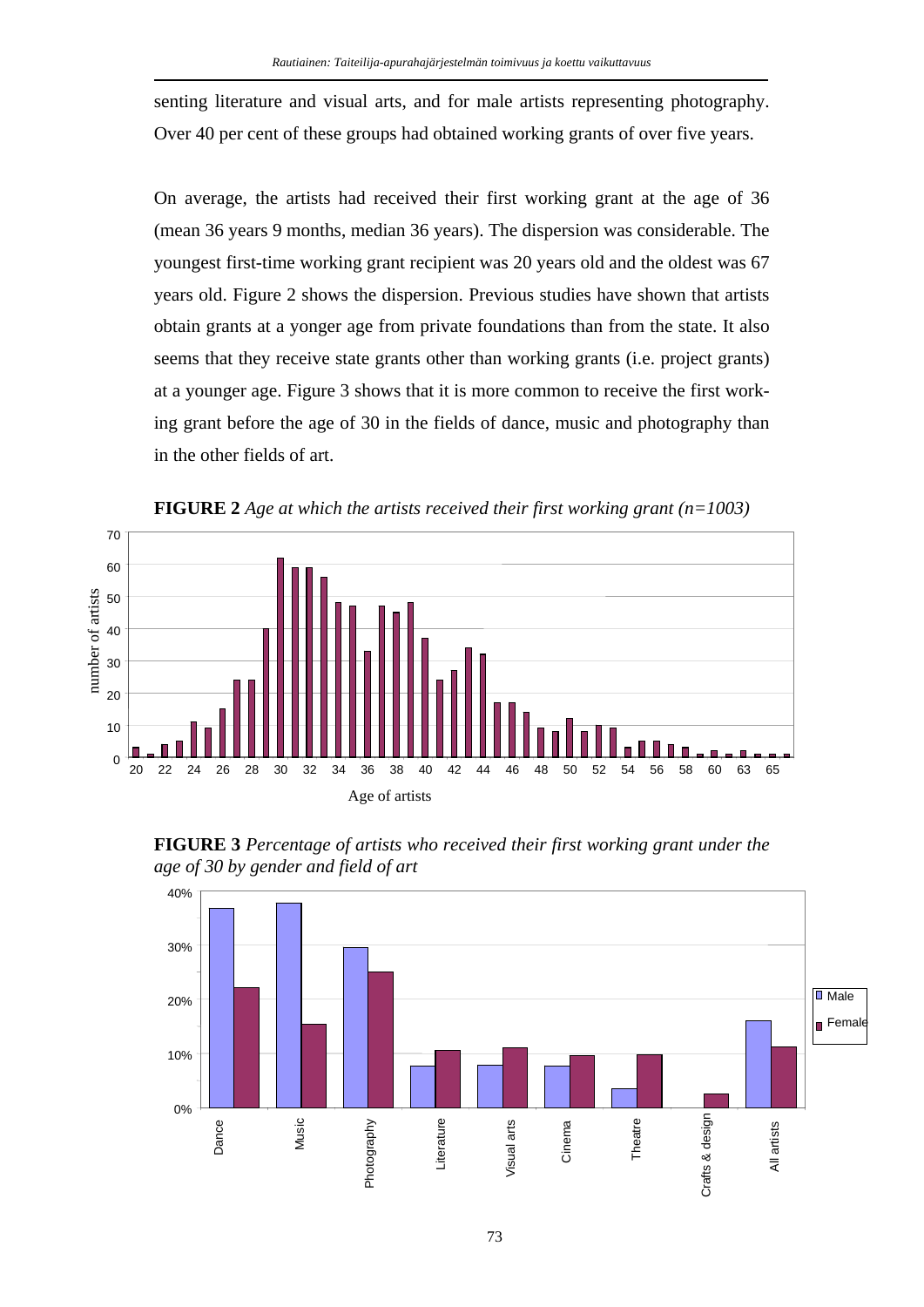# **RECIPIENTS' EXPERIENCED FUNCTIONALITY AND EFFECTIVENESS OF THE STATE WORKING GRANT SYSTEM**

According to the survey, the majority of working grant recipients found the working grant system quite functional and useful. Nevertheless, 15 per cent of the respondents identified certain problems connected with the pension system, social security system, taxation and the fixed amount of the working grant. Women identified problems more often than men. About one fifth of the women artists born in the 1960s and 1970s identified problems connected to the social security system. The problem most often mentioned was the low level of maternity allowance. Since working grants are tax-free income, the artist gets only the minimum maternity allowance (15.20 euros per day). Also, as high as 13 per cent of female artists representing the visual arts reported that the working grant was too small to live on, while only about 2 per cent of other artists (including male artists representing the visual arts) said the same. This can be attributed to the fact that the income level of female artists representing the visual arts is the lowest of all artists.

The survey indicates that a working grant can have a significent effect on the working and living conditions of artists. More than 80 per cent of the recipients related that the working grant gave them more time for artistic work and financial security as well as greater incentive in their work. It appears that the working grant may have a high prestige value since it is an important sign of approval and recognition of artistic quality gained through peer-group evaluation.

| The personal significance of the working grant | $\% *$ |
|------------------------------------------------|--------|
| Encouragement                                  | 87 %   |
| Realizing the project                          | 61 %   |
| More time for artistic activity                | 84 %   |
| Securing a living                              | 85 %   |
| Acquiring equipment/materials                  | 27 %   |
| Other functions                                | 18 %   |
| n                                              | 579    |

**TABLE 2** *Significance of the working grant from the artist's point of view* 

\* >100 because of overlapping choices.

## **CONCLUSION**

According to this study the state working grant system functions well, but it appears to have different functions for different artist groups. The study indicated